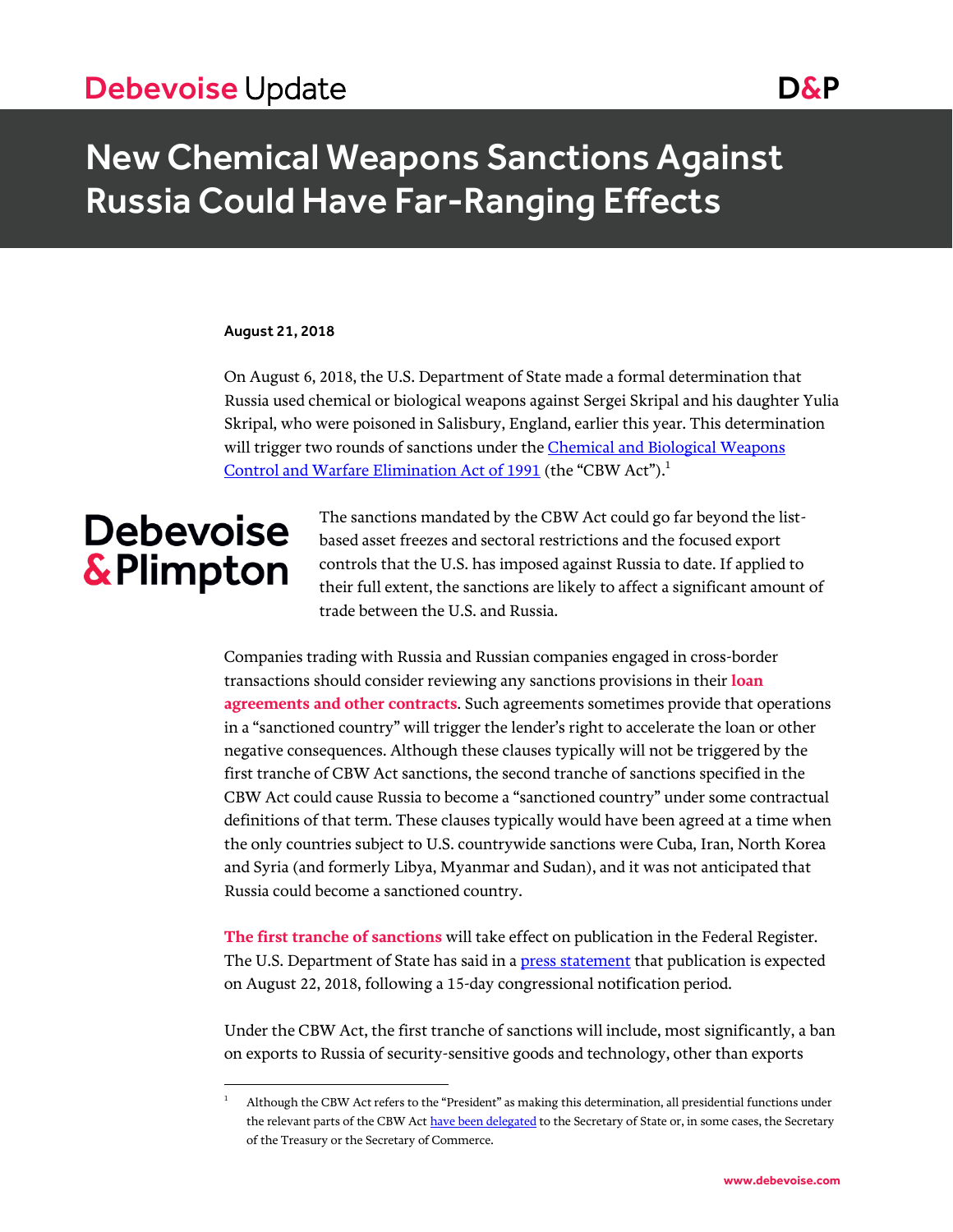### Debevoise & Plimpton

under existing contracts. This applies to items that are export-controlled for reason "NS" on th[e Commerce Control List.](https://www.bis.doc.gov/index.php/regulations/commerce-control-list-ccl) According to a State Department [press briefing,](https://www.state.gov/r/pa/prs/ps/2018/08/285046.htm) the U.S. Department of Commerce will begin applying a presumption of denial to these license applications, rather than considering them on a case-by-case basis as it currently does. But exports related to space flight, civil aviation and some other civilian commercial activities will continue to be reviewed on a case-by-case basis. Licenses also are expected to remain available for deemed exports to Russian nationals working in the U.S. and for exports to wholly owned Russian subsidiaries of non-Russian companies.

The remaining first-tranche sanctions mandated by the CBW Act are less likely to have a significant impact. These include the following:

- Termination of U.S. aid to Russia under the Foreign Assistance Act except for urgent humanitarian help, food and other agricultural products; however, the State Department has stated that it will exercise its authority to waive these sanctions;
- Termination of U.S. export to Russia of defense articles, defense services, military design and construction services, termination of related export licenses;
- Termination of U.S. arms sales financing for Russia; and
- Denial of U.S. government credit or financial assistance to Russia, other than under existing contracts.

**The second tranche of sanctions** takes effect in three months unless the U.S. government determines that Russia (1) has stopped using chemical or biological weapons, (2) has provided reliable assurances that it will not engage in those activities in the future, and (3) is willing to allow on-site inspections by United Nations observers or other internationally recognized observers, or other reliable means of verification exist.

Under the CBW Act, the second round of sanctions will consist of three or more sanctions chosen by the U.S. government from the following "menu":

- U.S. opposition, at international financial institutions, to the extension of any new financial or technical assistance to Russia;
- prohibition of loans to the Russian government by U.S. banks (except loans to purchase food or other agricultural products, and loans under existing agreements);
- prohibition of all exports of U.S. goods or technology to Russia (except exports of food and other agricultural products, and exports under existing agreements);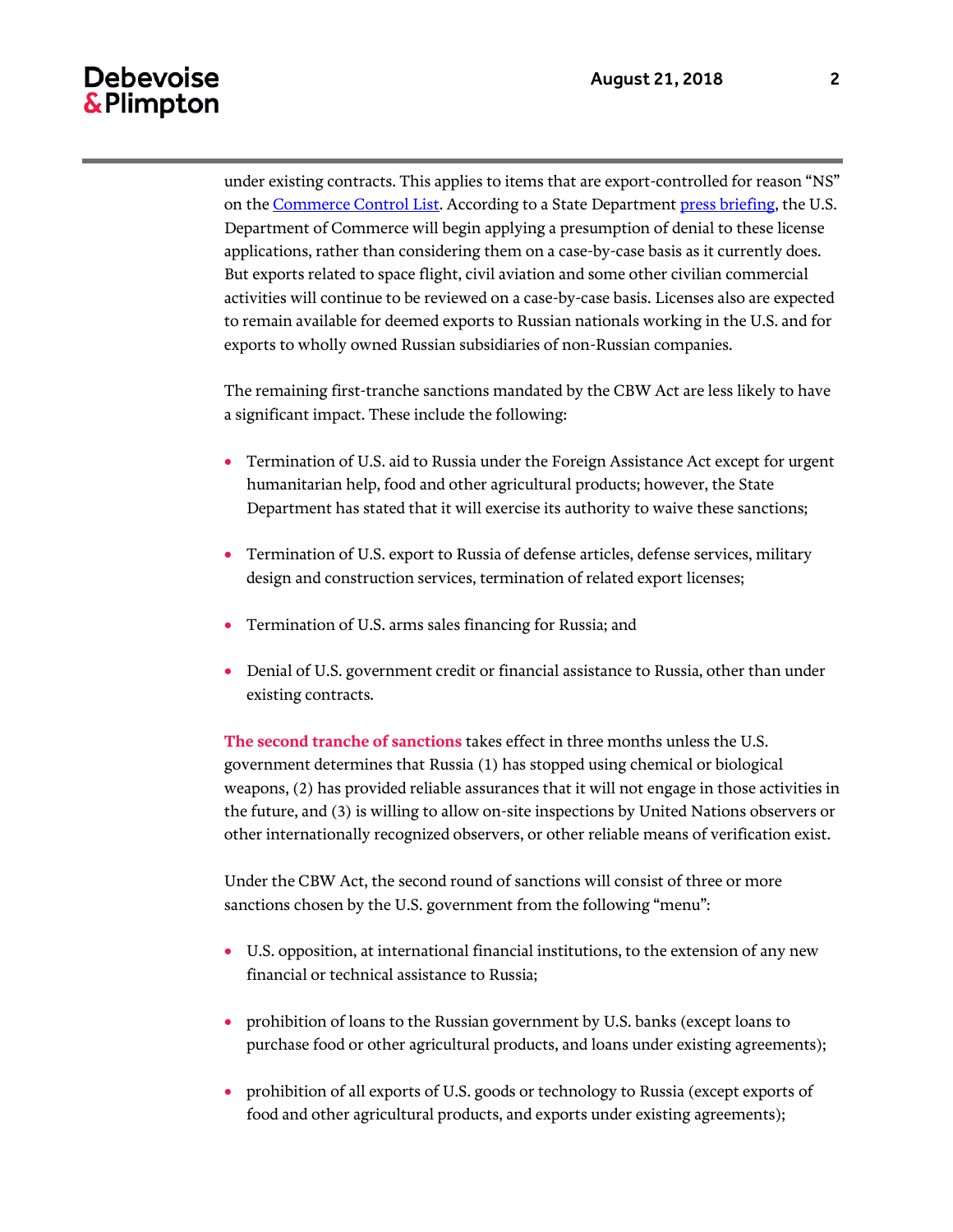### Debevoise & Plimpton

- restrictions on the importation into the U.S. of any articles, possibly including petroleum or petroleum products, that are grown, produced or manufactured in Russia (except imports under existing agreements);
- downgrading or suspension of diplomatic relations between the U.S. and Russia; and
- suspension or revocation of the authority of Russian state-owned or -controlled air carriers to provide transportation to or from the U.S.

As with the first round of sanctions, the U.S. government has the authority to waive any of these sanctions on national security grounds, except for the suspension or downgrading of diplomatic relations. The State Department has not stated which of the second-round sanctions it intends to impose, nor has it indicated whether or how broadly it will waive these sanctions. Depending on what sanctions are imposed, Russia could become a "sanctioned country" under contractual definitions that use terms such as "import embargo", "export embargo", "restrictions on financing" or "sanctions on the entire country or territory."

**Sanctions removal**. Any CBW Act sanction may be removed by the U.S. government one year after the imposition of the first tranche, if the government determines that Russia (1) is not preparing to use, and has provided reliable assurances that it will not, use chemical or biological weapons in violation of international law, (2) is willing to allow on-site inspections by international observers, and (3) makes restitution to victims of its use of chemical or biological weapons.

**Individual sanctions**. The U.S. government also has the authority to impose sanctions on individuals and entities who engage in the use of chemical or biological weapons. For example, in 2017, the U.S. government **blocked the assets** of two individual Russian nationals alleged to be involved in the 2006 poisoning of Alexander Litvinenko in London, England. To date, the U.S. has not imposed such sanctions in connection with the Skripal poisoning.

**Further sanctions**. The U.S. Congress is considering proposals for additional sanctions against Russia. We will provide a further update if and when any of those proposals become law.

\* \* \*

Please do not hesitate to contact us with any questions.

For periodic e-mail summaries of developments in economic and trade sanctions, please subscribe to the Debevoise & Plimpton LLP Sanctions Alert by e-mailing